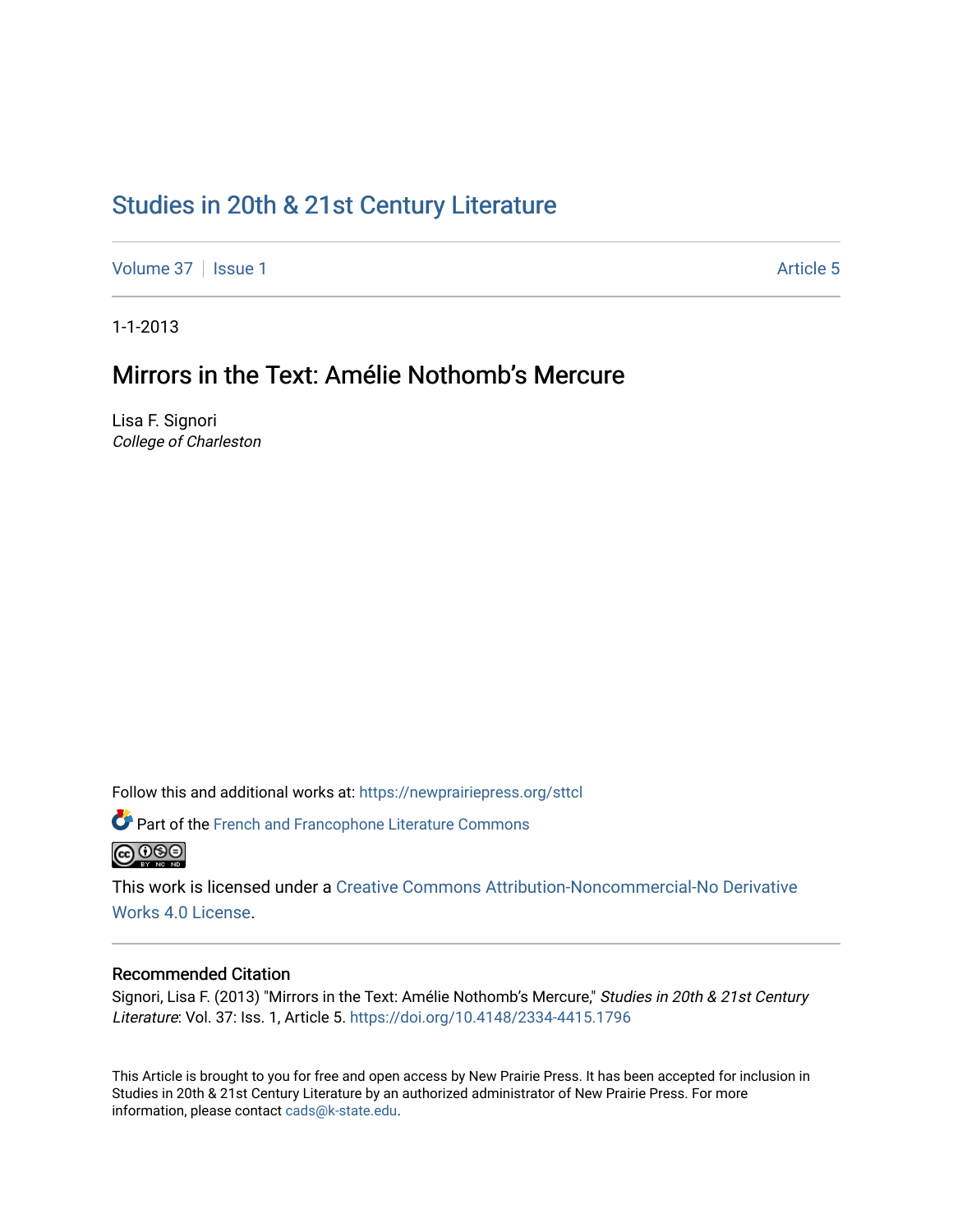## Mirrors in the Text: Amélie Nothomb's Mercure

## **Abstract**

In Belgian author Amélie Nothomb's 1998 novel Mercure, the multitudes of physical, figurative, and narrative mirrors invite a reflexive reading of the text. While numerous critics have focused on the intertextuality in Mercure-its most obvious manifestation of reflexivity-the novel's intratextuality has not been analyzed as extensively, and none of these manifestations has been analyzed specifically as an instance of narrative reflexivity. Guided by the theme of mirrors and mirroring, the purpose of this article is to recast in terms of narrative reflexivity some of the extant critical analysis of Mercure, to uncover other as yet unexplored realizations of reflexivity, and to bring them together in a cogent system.

## Keywords

Amélie Nothomb, Mercure, mirrors, mirror, mirroring, intertextuality, reflexivity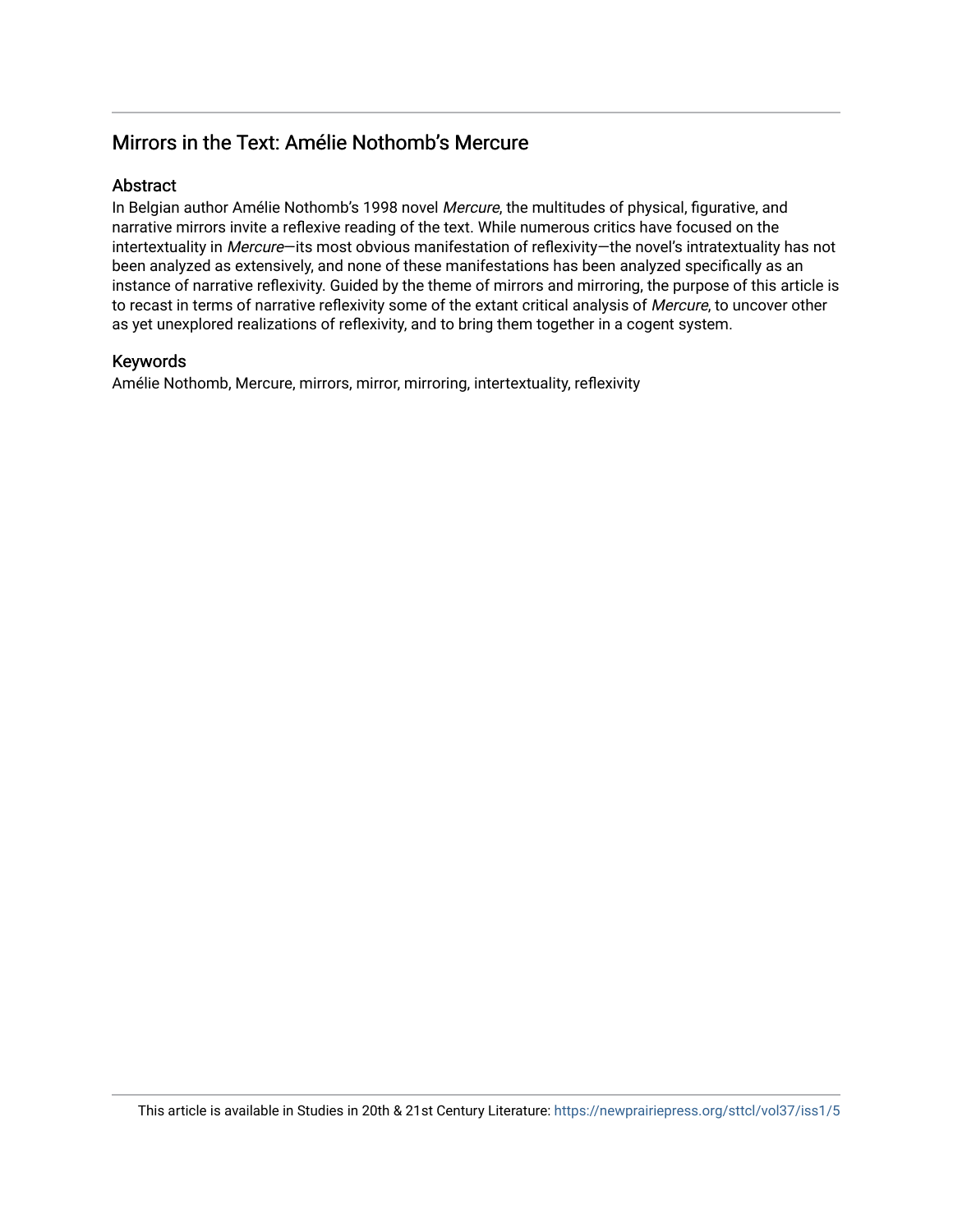## Mirrors in the Text: Amélie Nothomb's *Mercure*

Lisa F. Signori *College of Charleston*

Mirrors of all kinds abound in Amélie Nothomb's 1998 novel *Mercure* 'Mercury': not just the physical mirrors in the story being narrated, but also figurative mirrors in the form of characters and embedded narratives, textual mirrors, stylistic mirrors, mirrors of the author and even mirrors of ourselves. In the same way that seeing our reflection in a mirror provokes in each of us an instance of selfconsciousness, the thematic mirrors in *Mercure* provoke instances of literary self-consciousness. In fact, literary self-consciousness is just one name for a larger narrative phenomenon also referred to as literary narcissistic narrative, metafiction, or reflexivity.<sup>1</sup> Seen through a lens of reflexivity, the mirroring in *Mercure* is not only representational—creating images of the world and uncovering the mechanics of knowing and showing—but also constitutive creating discourses and uncovering the mechanics of composing and interpreting. Guided by the theme of mirrors and mirroring, I will begin by recasting in terms of narrative reflexivity some of the extant critical analysis of *Mercure*, especially the criticism focused on intertextuality. With that as a point of departure, this study uncovers several of the novel's as yet unexplored realizations of reflexivity, such as the relationship between Adèle and Hazel up to its culmination in the first ending, the narrator's paratextual intervention, and the relationship between Françoise and Loncours as it develops in the novel's second ending. Finally it also examines a dizzying labyrinth of inter- and intratextual combinations of characters, plots, writers and works, all of which make *Mercure* a reflexive tour de force. Ultimately, it shows how such a reflexive analysis can enrich the reading of this novel.

The typology of reflexivity utilized has its foundation in the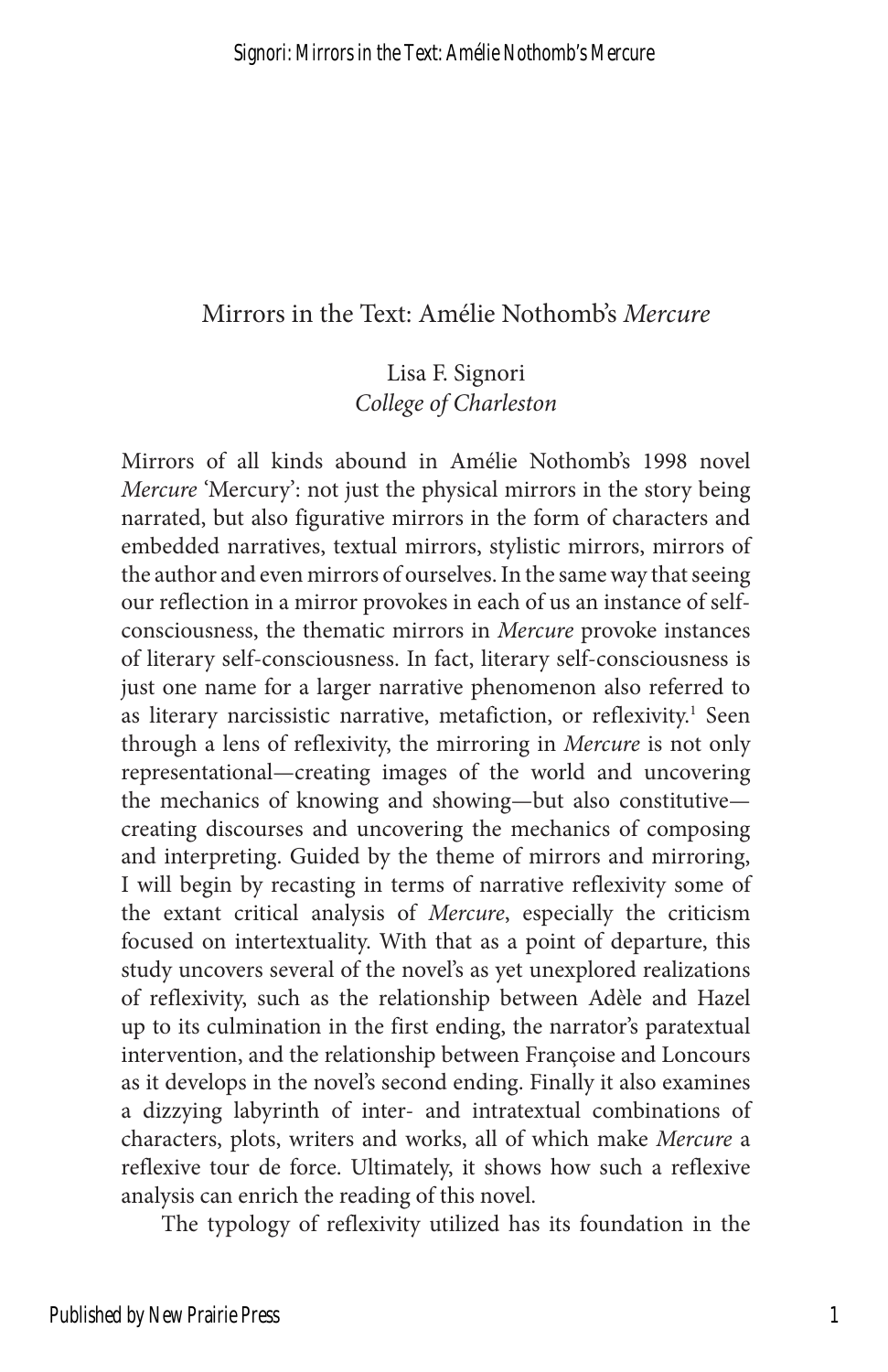four modes of what Linda Hutcheon calls "narcissistic" narrative. Texts can be diegetically self-aware, that is, conscious of their own narrative processes. Others are linguistically self-reflective, demonstrating their awareness of both the limits and the powers of their own language. Further, each of these modes can be present in at least two forms, what she terms an overt and a covert form. Overt forms of narcissism are present in texts in which the selfconsciousness and self-reflection are evident, usually explicitly thematized or allegorized within the story being told. In its covert form, however, this process is realized internally, within the formal and linguistic structure of the text (22-23). The fictional content of the story is continually reflected in its formal existence as text (Waugh 15). Rather than use the terms self-aware, self-reflective, narcissistic, or metafictional, Robert Siegle's term "reflexive," is used, thereby avoiding several limiting implications of the former terms (3-4, 249). According to Siegle: (a) In overt diegetic reflexivity, the text displays itself as narrative; we readers are made aware that we are reading and actively creating a fictional universe. (b) In overt linguistic reflexivity, the text thematizes the power and limits of language to create that fictional universe. (c) In covert diegetic reflexivity, self-reflection is actualized in the text; models include, for example, the mystery plot, games, the erotic, and fantasy. (d) Finally, in covert linguistic reflexivity, language draws the reader's attention to itself; models include riddles, jokes, puns, and anagrams. The terminology is almost exactly the same as in Hutcheon, but the typology differs in that it does not target texts exclusively, but narrative moments or situations as well. In each case, by showing how literary fiction creates its imaginary worlds, reflexivity can assist the reader in understanding how day-to-day reality is constructed.

In fact, many of Nothomb's works display narrative reflexivity in the form of thematized self-consciousness by foregrounding discussions of books and reflections on reading, writing, and literature, such as in *Les Combustibles* (1994) '*Human Rites*' (2005)*.* Another common manifestation is the presence of a writer as a character in the story. In Nothomb's first published novel, *L'Hygiène de l'assassin* (1992) '*Hygiene of the Assassin*' (2010), a journalist interviews a famous author. Similarly, *Le Voyage d'hiver* (2009) 'The Winter Journey' spotlights the writer's craft with the appearance of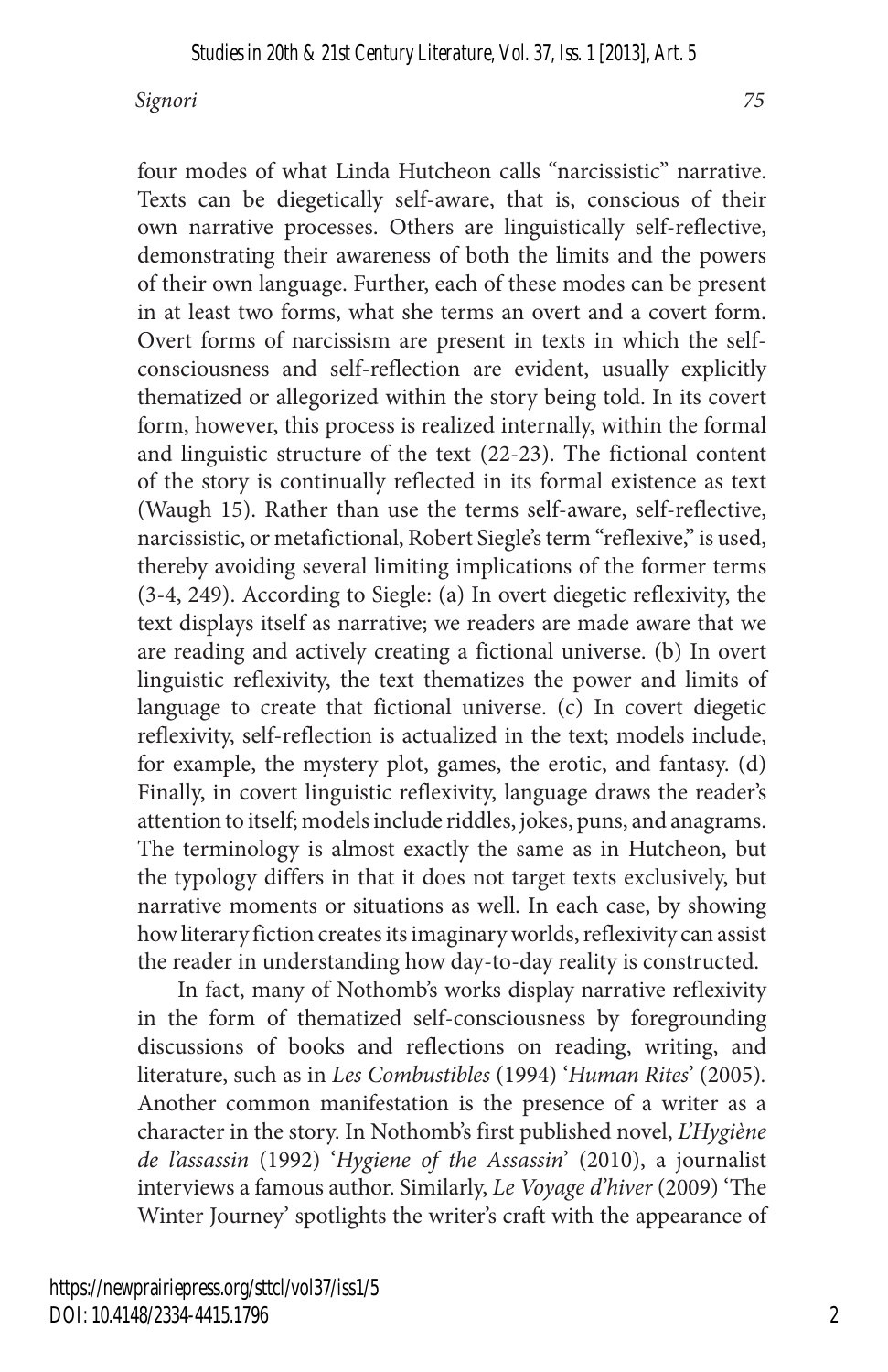an autistic writer, Aliénor Malèze. Both of these comprise examples of overt diegetic reflexivity, in which the act of writing is explicitly brought to the reader's attention in the story being narrated. Taken a step farther, in her 2010 work *Une forme de vie* '*Life Form*' (2013), the very act of writing becomes the story, in a fictitious correspondence between the character Amélie Nothomb and an American soldier, Melvin Mapple. This novel displays diegetic reflexivity, and its epistolary format focuses attention on the boundaries of language to create a fictional universe, giving it an overtly linguistic reflexive nature as well. In addition, a less obvious manifestation of covert diegetic reflexivity can be found in the eroticism of her short novella *Sans nom* (2001) 'Without a Name.' In each of these cases, the narrative moment or situation that manifests reflexivity fits well into our typology. However, the reflexivity displayed in *Mercure* is multifaceted and not always obvious. What some might consider a transparent narrative masks intriguing instances of reflexivity, and for this reason, it deserves closer examination.

Some critics have investigated instances of narrative reflexivity in *Mercur*e as well as in other works of Nothomb, but without categorizing them under the umbrella of reflexivity. Three critics who foreground intertextuality—yet another manifestation of overt diegetic reflexity in Nothomb's works—are Andrea Oberhuber, Nausicaa Dewez, and Susan Bainbrigge. Oberhuber posits *Mercure* and *Métaphysique des tubes* (2000) '*The Character of Rain*' (2003) as metaphorical palimpsests, in which the discourse of the novel overwrites images, words, and themes from other works, which are *Mercure*'s intertexts (112-13). Dewez recognizes that the works of Nothomb in general are populated with characters who love to read, who quote their favorite authors, and who compare themselves to other literary characters (291). These characters constitute an instance of overt diegetic reflexivity in the novel, in that they mirror us, the actual readers of the text in which they appear. Finally, in "'Monter l'escalier anachronique': Intertextuality in *Mercure*," Bainbrigge points out that "books (literally) offer an escape from imprisonment, and the narrative itself becomes a self-reflexive exploration of this thesis, with … discussions about literature in the story foregrounding the theme of intertextuality itself" (114). Several intertexts that Bainbrigge identifies within the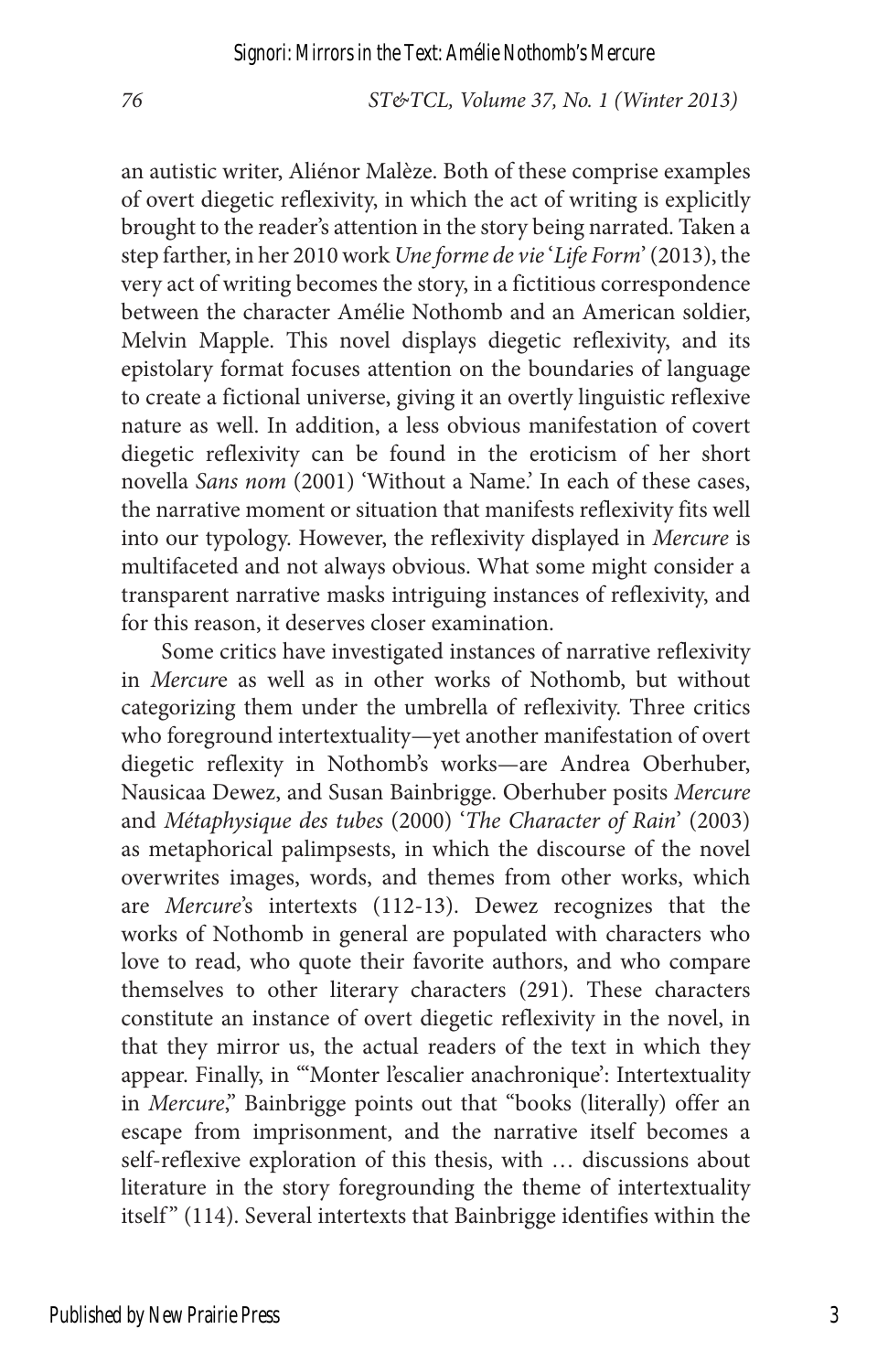story of *Mercure* include Alexandre Dumas's *Le Comte de Monte Cristo* (1844), Stendhal's *Le Rouge et le noir* (1830) '*The Red and the Black*' (1926); Lewis Carroll's: *Alice's Adventures in Wonderland* and *Through the Looking Glass*, Charlotte Brontë's *Jane Eyre*, and the *Thousand and One Nights*. 2

Although much Nothombian criticism focuses on the intertextuality in *Mercure* and in her other works, little deals with the complementary phenomenon of intratextuality. A less familiar term, intratextuality "seems to have been coined independently by a number of critics on the analogy of intertextuality, to refer to relationships *within* a text" (Hardie 225). Alison Sharrock, in the introduction to her article "Texts, Parts, and (W)holes in Theory," explains intratextuality as the way in which parts of a text relate to other parts, or wholes, and even holes found within that same text (5). Nothomb not only finds intertextual inspiration in other literary works, but she also creates intratextual mirroring relationships within *Mercure*. Other critics have shown how pre-existing external texts are worked into *Mercure.* The focus here is on how *Mercure* reflects on itself—just like Hutcheon's Narcissus did.

The storyline in *Mercure* develops around the beautiful Hazel Englert. After her parents are killed in a wartime bombardment, she is kidnapped by Omer Loncours and spirited away to an island named Mortes-Frontières, off the coast of Cherbourg. Loncours le Capitaine—tricks Hazel into believing that she has been terribly disfigured in the bombing by having her look into a mirror that distorts her features: the reason that she is willing to accompany him. For five years, he keeps her in ignorance of her physical beauty, in a manor house devoid of all reflective surfaces, so that only he can enjoy her loveliness. Françoise, a nurse sent to care for Hazel, herself ends up a captive on the island, but not before she discovers the history of Hazel's predecessor, Adèle Langlais, who had tragically died 20 years before in an apparent suicide.

### Adèle-Hazel

Adèle's story constitutes the principal intratext in *Mercure*. It is the hypotext for the endings of Hazel's story. 3 Adèle Langlais was a wealthy orphan rescued from a fire by Loncours, who picked her up and carried her out of a burning building. He convinced her that her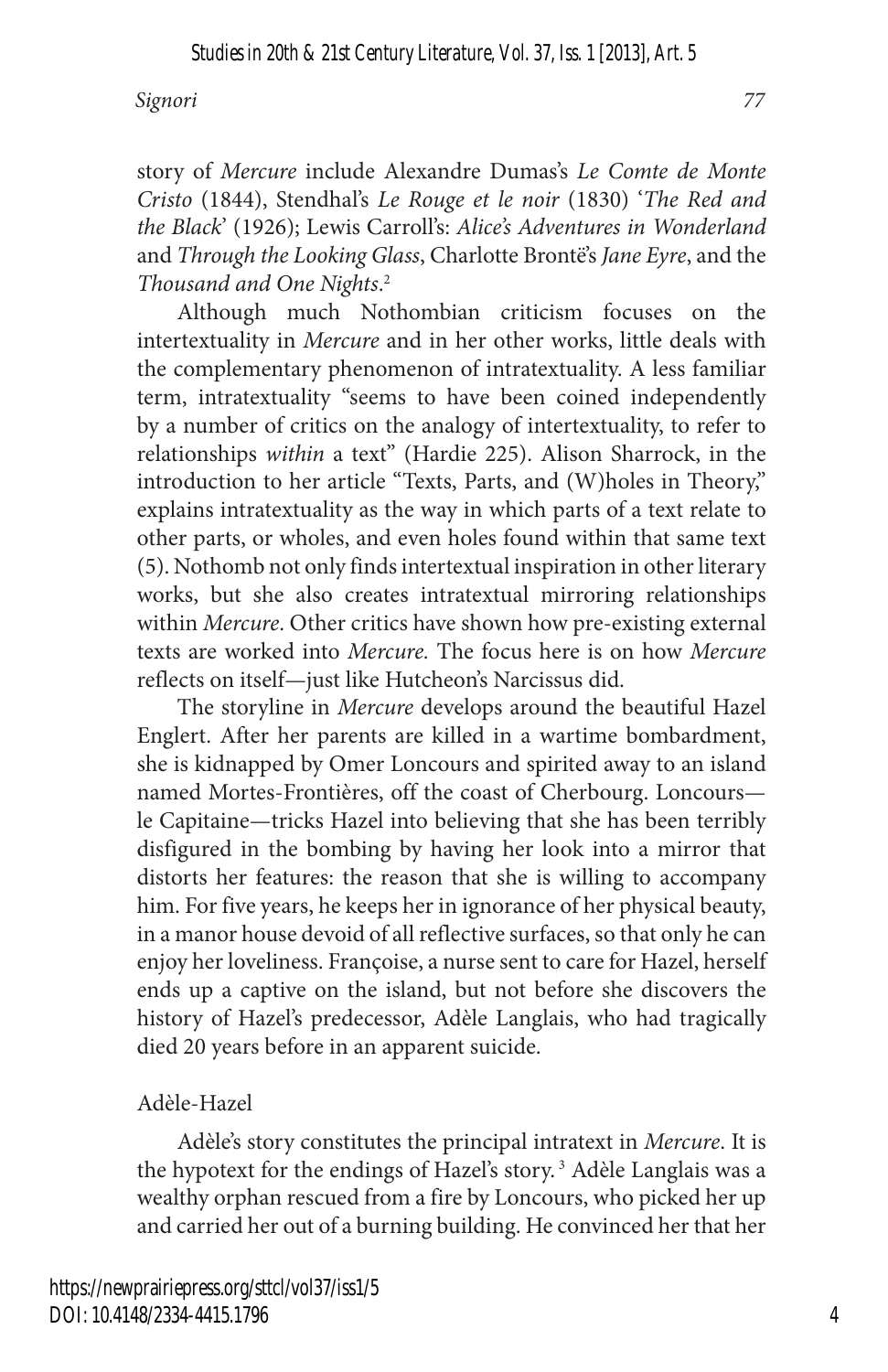face had been horribly burned. When she wanted proof, Loncours produced a hand mirror that distorted images. When she saw her reflection, she believed herself to be disfigured and begged Loncours to take her away so that nobody could ever look at her. Loncours then purchased the island of Mortes-Frontières and designed the curious manor house, "cette maison très spéciale" (175) 'this very odd house' devoid of reflective surfaces.<sup>4</sup> After ten years of captivity, Adèle committed suicide by throwing herself into the sea.

Dismayed by the monstrous lie that Loncours is now imposing on Hazel, Françoise decides one night to reveal to her the truth. Françoise escapes from her own room on a make-shift staircase made of piled up books—the "escalier anachronique" (134) 'anachronistic staircase'—and makes her way to Hazel's. This moment marks the beginning of the novel's first ending, the first hypertext of the Adèle story. Françoise, performing her role as Mercurial messenger, explains to Hazel that she is living "la même histoire qu'Adèle Langlais" (139) 'the same story as Adèle Langlais.' Hazel accuses Françoise of being a liar, for she had seen her distorted reflection in Loncours's mirror. Of course, this was the same distorted mirror, "un miroir à main le plus déformant possible" (111) 'the most distorting hand mirror' that Loncours had used thirty years previously to convince Adèle of her own disfigurement. Françoise leads Hazel to Loncours's room to access the only true mirror hidden in the house. When Hazel looks at her reflection in the true mirror, she finally (re)discovers her untarnished beauty and is understandably angered, although not for the expected reason. Rather than being upset because Loncours has kept her sequestered and has deceived her, Hazel is angered because she realizes she is not unique: Loncours had deceived Adèle in the same way many years before. In this first ending, Hazel allows herself to be rescued from her captivity by Françoise. They leave Mortes-Frontières and go to make a new life in New York. After their departure, Loncours, mirroring Adèle, commits suicide and leaves all his wealth to Hazel.

*Mercure*'s first ending revolves around the similarities between Hazel and Adèle, each similarity comprising another level of intratextuality. It cannot be coincidence that their names, Adèle Langlais and Hazel Englert, are so similar. The first names differ by only one sound—even Hazel remarks on their similar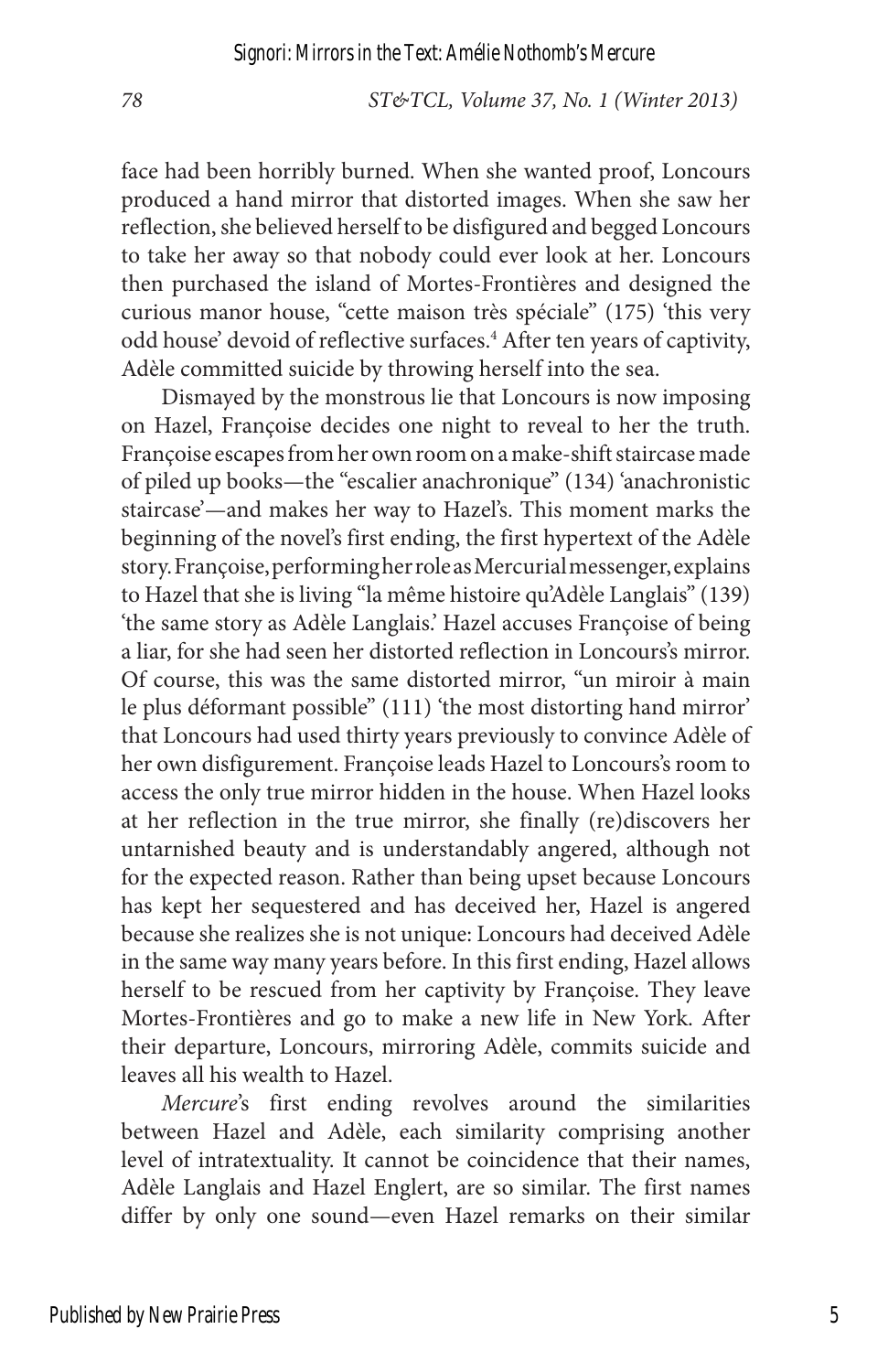pronunciation: "Adèle, ça ressemble à votre manière française de prononcer mon prénom" (68) 'Adèle, that resembles your French way of pronouncing my first name.' Furthermore, each surname evokes the word "English." Susan Bainbrigge points to what is actually an example first of overt and then of covert linguistic reflexivity: "If the reader's attention is drawn to the similarity between their names, the English resonance in both Englert and Langlais and the name Adèle itself are not highlighted specifically" (121).<sup>5</sup> Both Adèle and Hazel were orphaned. Adèle was already an orphan when Loncours met her and then rescued her from a fire; Hazel was orphaned when her parents were killed. The two disasters that rendered the two girls orphans presented Loncours with an irresistible opportunity to deceive them. In yet another instance of covert linguistic reflexivity he jokes that "l'avantage, avec les orphelines, c'est qu'il n'y a pas de beaux-parents" (117) 'the advantage with orphans is that there are no in-laws,' his desire for Adèle and then for Hazel was sparked by their exceeding beauty. Even Françoise remarked upon their resemblance: "La même expression pour autant que je puisse juger d'après une photo" (117) 'the same expression as much as one can tell from a photograph.' In order to realize his deception, Loncours used the same distorted hand mirror, leading each young woman to believe in her disfigurement. That he kept the mirror after Adèle's death implies his desire for history to repeat itself.

Tying together this series of intratextual similarities shows how Loncours is predisposed to regard Hazel and Adèle not just as mirror images, but as one and the same. At one point he exclaims, "Adèle est revenue sous les traits de Hazel" (126) 'Adèle has come back through the traits of Hazel.' Later he explains to Hazel that she and Adèle are "une seule et même personne" (159) 'one and the same person.' For him, Hazel, who was only three when Adèle threw herself into the sea, somehow inherited Adèle's memory. He questions Hazel as to why she always disliked walking near the shore and why she always felt a haunting presence, "une présence … déchirante" (160) 'a heart-rending presence' in that area, and then provides the answer himself: "Parce que tu te rappelles t'y être suicidée il y a vingt ans" (160) 'because you remember having committed suicide there 20 years ago.' Loncours even refers to Hazel as "Adèle-Hazel" (127), turning her into Adèle reincarnate (Amanieux 56).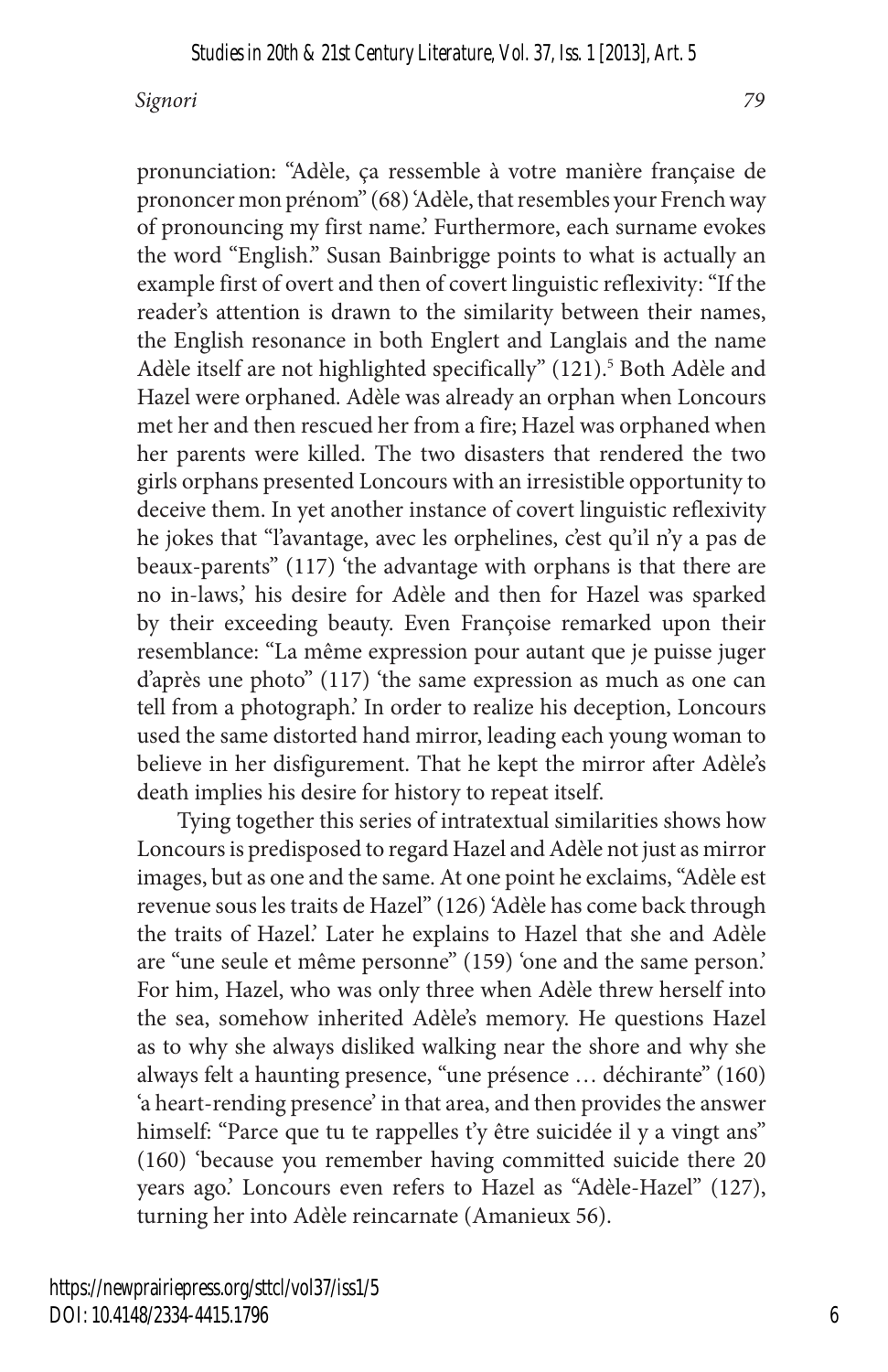Throughout the first ending, Françoise keeps Adèle's story from simply repeating itself when she betrays her employer and reveals the truth to Hazel. The identity established between Hazel and Adèleas-victim ends, although Adèle does not completely disappear; rather her character is absorbed by Hazel. Later, when Hazel leaves the island with her nurse, the Adèle story is seemingly erased and over-written, because in this case Adèle-Hazel reincarnate does succeed in escaping her captivity. The difference between these two intratexts may not be all that great, however: at the conclusion of the first ending, Adèle did not commit suicide after all. Françoise allows that Adèle may have drowned trying to swim from captivity to freedom when she remarks, "Je ne pense pas qu'Adèle voulait réellement mourir. Elle s'est jetée à l'eau face à la côte, non face à l'Océan…. Je suis sûre qu'elle voulait vivre" (168) 'I don't think that Adèle really wanted to die. She threw herself into the water facing the coast and not facing the ocean … I am sure that she wanted to live.' Contrary to committing suicide, perhaps Adèle just did not have the strength to make it to land. In this alternative, Adèle's failure is transformed when she finds her escape in the person of Hazel. Moreover, Loncours's role as captor and victimizer disappears with his unmistakable subsequent suicide. In any case, the presence of Françoise provides the key to how this ending develops. Her intervention allows for the unraveling of the Adèle story and a different ending for Hazel.

#### Paratext

The conclusion of the first ending in *Mercure*, however, is not the conclusion of the novel. The first ending is followed by an overt authorial intrusion into the text with the "Note de l'auteur" 'author's note.' From a narratological perspective, such an intervention in the story is an overt diegetic reflexivity, an instance of when "fictional writing … self-consciously and systematically draws attention to its status as artifact" (Waugh 2). Even before the moment in the novel when Nothomb inserts her note, a multiplicity of endings is foreshadowed when Hazel explains that the act of re-reading is the equivalent to a sensual act: "Le même texte ou le même désir peuvent donner lieu à tant de variations. Ce serait dommage de se limiter à une seule…." (83) 'the same text or the same desire can give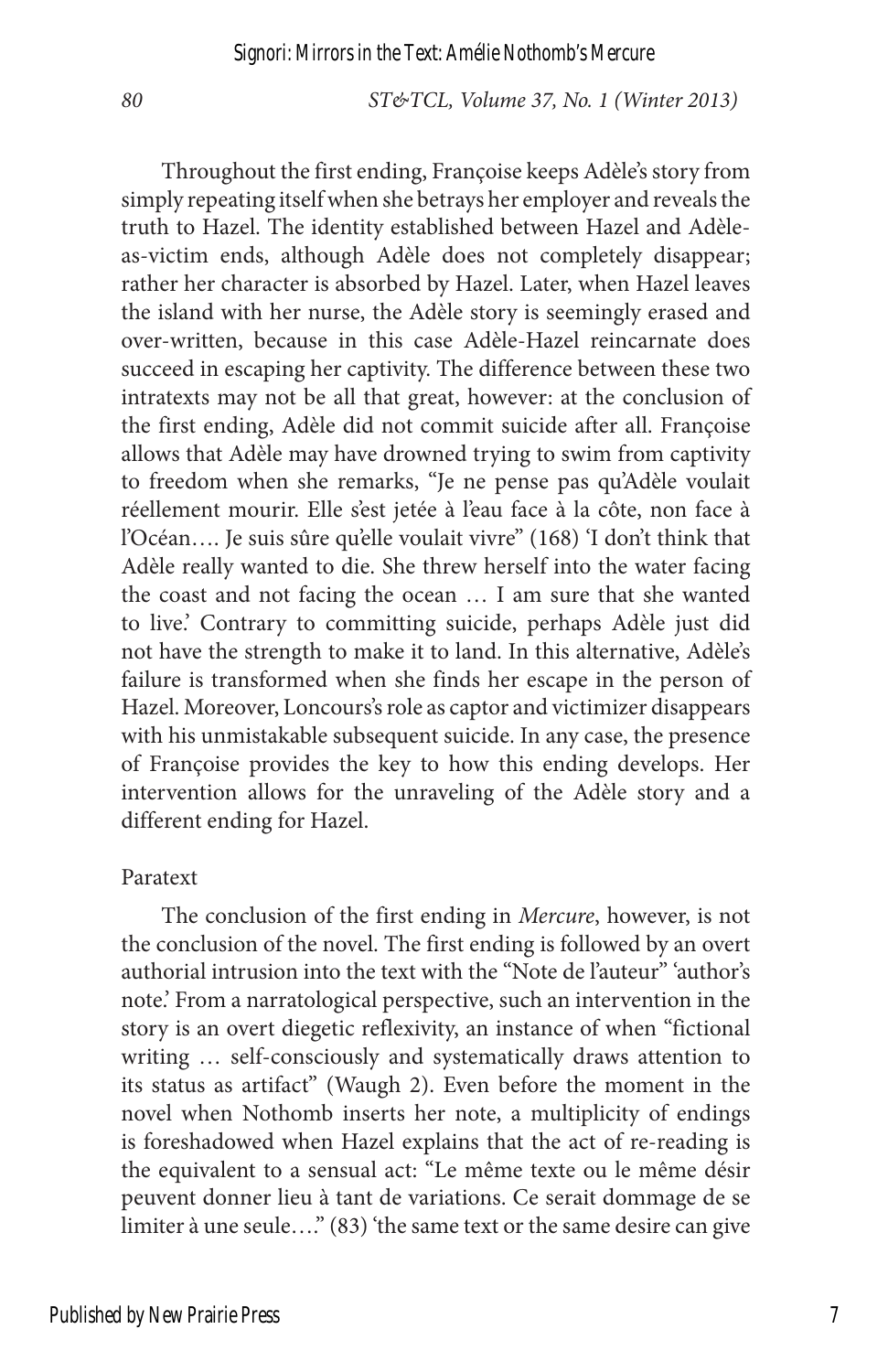way to so many variations. It would be unfortunate to be limited to only one….' Gabriele Neuditschko has noticed that such an intrusive "Note" actively calls to the reader "to step into the narrative in order to decide in which way it should proceed and thus become producers rather than just perceivers of the narrative" (12). Neuditschko's idea echoes that of Roland Barthes, who wrote that the goal of a literary work is "to make the reader no longer a consumer, but a producer of the text" (*S/Z* 4).

When Nothomb offers her reader the option to choose one ending or the other, the reader becomes a "producer" of the text. Previously in the story, seemingly in anticipation of this very moment, Hazel had asserted that "le propre des grands livres est que chaque lecteur en est l'auteur" (105) 'the nature of great books is that each reader is their author.' In a diegetic allegory, Françoise takes on the role of Barthes's ideal reader, first "reading" the story of Adèle and then twice rewriting it. Françoise thus creates the kind of mise-enabyme that Lucien Dällenbach talks about in *The Mirror in the Text*: "any aspect enclosed within a work that shows a similarity with the work that contains it" (8). Françoise assumes the storytelling process from inside the story in which she is a character. She re-produces the Adèle story in the first ending, and then dialectically re-produces the Adèle/Hazel story in the second ending. Simultaneously we can discern yet another instance of covert diegetic mirroring, in which the intrusive narrator—Françoise—takes on the role of Sheherazade, and accomplishes what Sheherazade did—she refuses to allow the story to end.

#### Françoise-Loncours

In the second ending, both shorter and more troubling than the first, Hazel never emerges from her status as victim. Immediately after Françoise escapes from her room via the "escalier anachronique" (134) she is caught by guards, taken to Loncours, and then escorted back to her own room. The next day, Françoise and Hazel go on a walk. Loncours sees them talking and, assuming erroneously that Françoise has told Hazel the truth, throws himself into the sea, committing suicide just like Adèle apparently had. But what the reader discovers is that Françoise never tells Hazel the truth. In a shocking development, Françoise becomes the mirror image of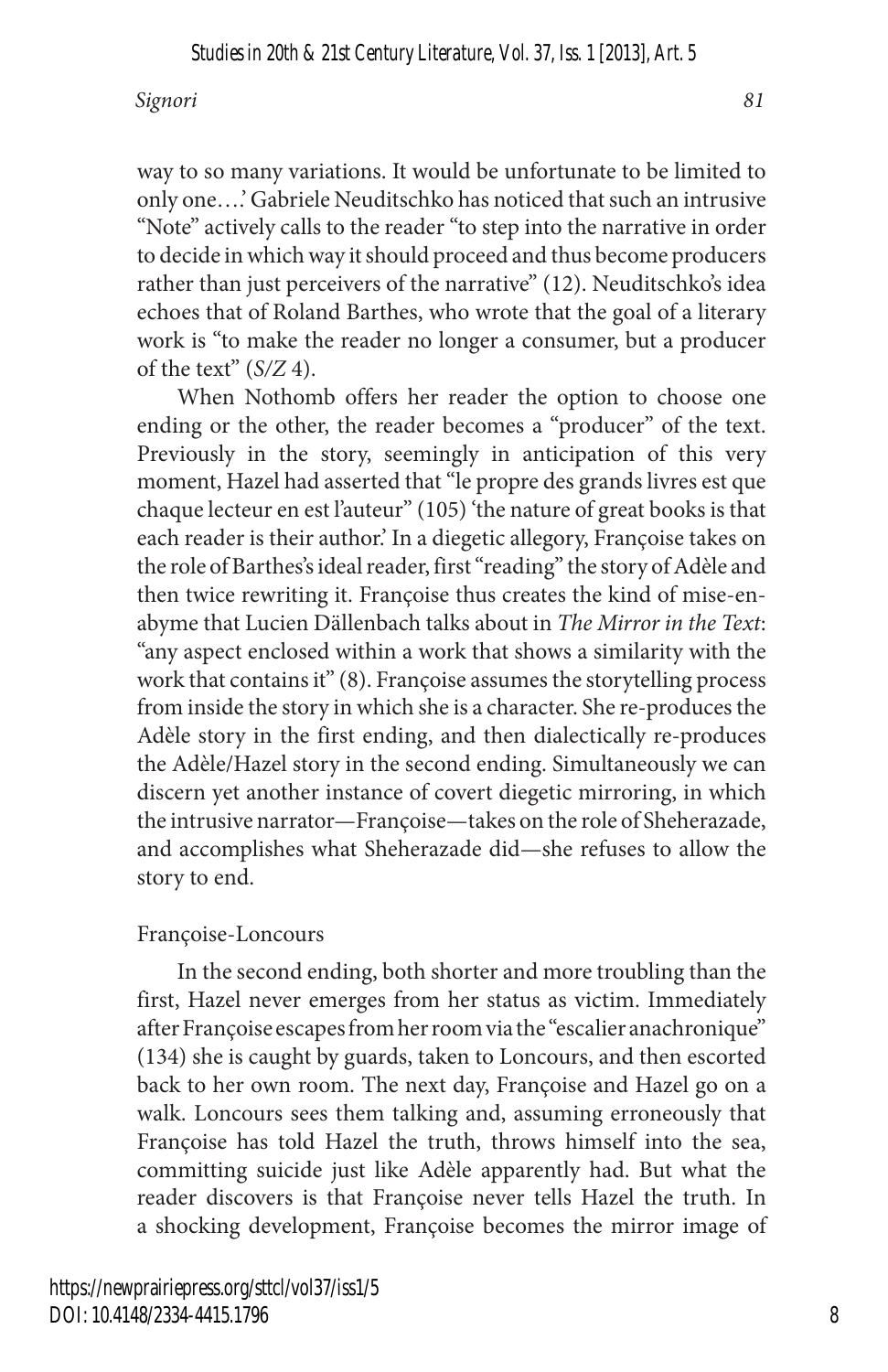Loncours: she assumes his role and keeps Hazel in ignorance and captivity. Only 50 years later will she tell Hazel the truth about the deception.

While the first ending focuses on the similarities between Adèle and Hazel, the mirroring in the second ending draws parallels between Loncours and Françoise. As Laureline Amanieux states, "Ce dédoublement des victimes est accompagné d'un dédoublement des bourreaux … Françoise est le double du capitaine" (56) 'this duplication of the victims is accompanied by a duplication of the executioners … Françoise is the double of the captain.' We see the first parallel immediately after the escape of Françoise, when she has been captured and escorted to Loncours's room. Loncours wants to know exactly what truth Françoise was getting ready to share with Hazel. The truth about her beauty, she says: "Sa beauté, sa beauté si fulgurante qu'elle rend fou" (173) 'her beauty, a beauty so dazzling that she drives one mad,' to which Loncours immediately quips: "Ou folle" (173) 'Or mad,' using the feminine form of the adjective fou. His changing the adjective to its feminine form indicates he understands that Hazel's beauty indeed has an influence on Françoise, that she is under the spell of Hazel's beauty just as much as he. The statement presages Françoise's future role as keeper of Hazel. Later in the hypertext of the second ending, while out on the walk with Hazel, Françoise is so struck by seeing her beauty for the first time in natural light that any lingering doubts about usurping Loncours and taking his place disappear and she declares to Hazel, "J'aimerais vivre ici avec vous" (180) 'I would like to live here with you.' When Loncours asks Françoise if she has told Hazel the entire truth, Françoise says that she has, "avec sadisme" (181) 'with sadism.' She lies to Loncours and deceives him, much the same as he deceived first Adèle and then Hazel. As a result, Loncours throws himself into the sea at the exact spot where a marker signals that Adèle had done the same. As Loncours was the cause of Adèle's death, so Françoise is responsible for Loncours's. As she tries to console Hazel, who is upset at having witnessed her benefactor commit suicide, Françoise refutes Hazel's belief that Loncours was her benefactor, stating that he was "un bienfaiteur qui a profité de sa protégée" (184) 'a benefactor who took advantage of his protégée.' She hypocritically accuses Loncours, her predecessor, of something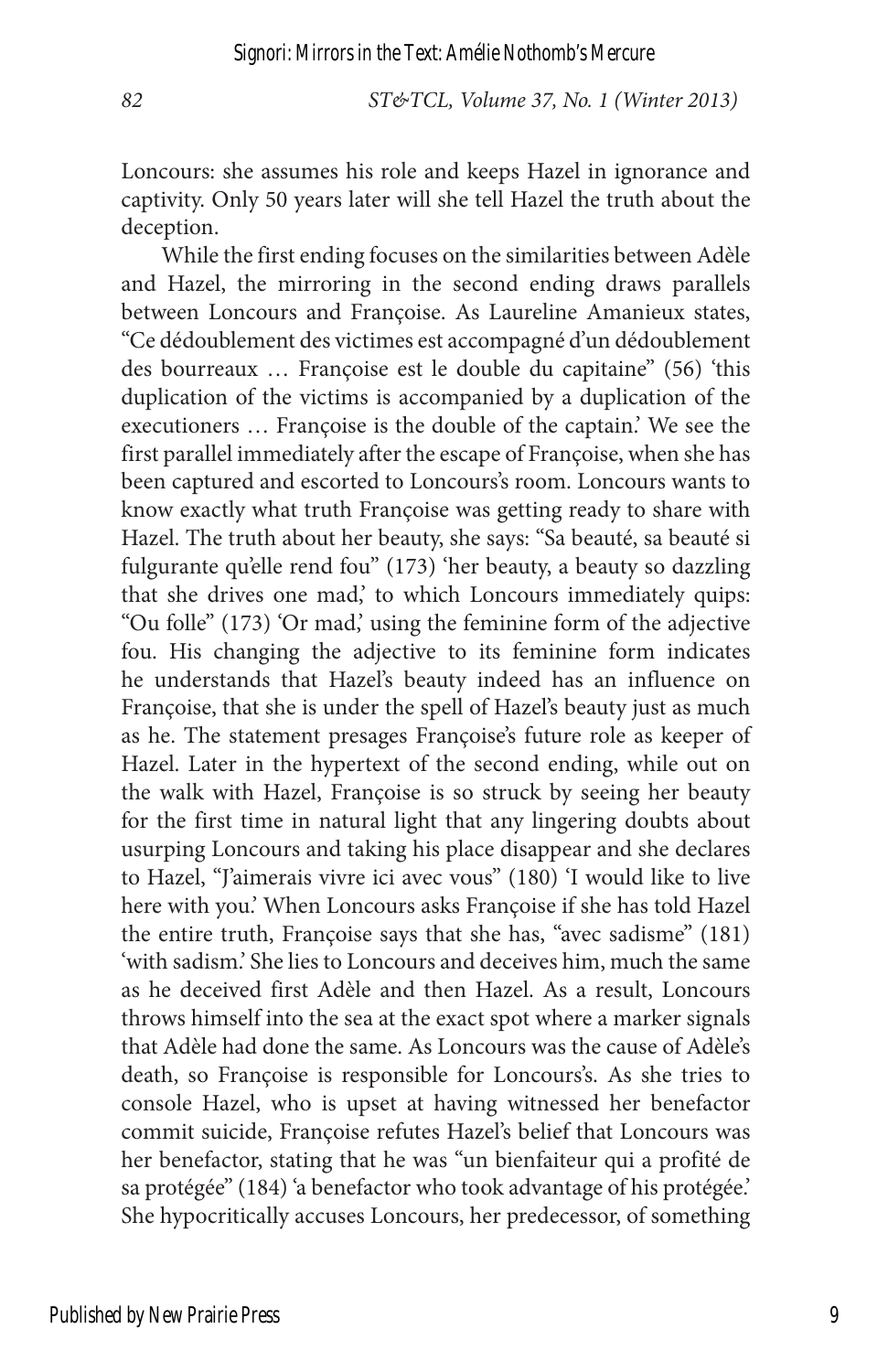that she is now doing herself. As final evidence of the Françoiseinto-Loncours transformation, Françoise moves out of her room in the manor house, claiming Loncours's for her own. As Amanieux puts it, Françoise "se substitute complètement à lui, non comme une simple protectrice, mais comme une meurtrière machiavélique. Elle devient un monstre, prend le pouvoir de force, reprend les affaires du capitaine, son personnel, administre ses biens. Elle s'est identifiée à lui" (56) 'takes his place, not as a simple protector, but as a Machiavellian murderer. She becomes a monster, takes power by force, takes over the captain's affairs, his personnel and his estate. She has identified herself with him.'

#### Labyrinth of Mirrors

As in the case of the first ending, Françoise instigates the action. It is shocking that in this ending, Françoise betrays Hazel. Up to this point in the novel, and especially given the first ending, the reader has been led to believe that Françoise will always champion Hazel's interests. But, at the same time, the reincarnation of Loncours had been foreshadowed much earlier in the narrative; on one occasion when they were discussing Adèle, Françoise exclaimed to him, "Puisse mon visage vous servir de reflet et puissiez-vous y lire combien vous êtes décati, chenu, combien vous inspirez la répulsion et non l'amour" (121) 'let my face serve as your reflection and enable you to read how decrepit, aged and grey-haired you are, how much you inspire repulsion and not love.' In a wonderful *mise en abyme*, Françoise serves as Loncours's mirror, and he in turn serves as hers, reflecting who he is back onto who she will become in the second ending. Once Loncours believes that Hazel knows the truth, he commits suicide. His role disappears in this ending as well. Françoise, however, decides to withhold the truth and to perpetuate the condition of imprisonment, thereby keeping Hazel—and her beauty—for herself. If we can say that Hazel has indeed absorbed Adèle's character, there is a parallel double absorption in this ending, since Françoise absorbs the Captain's character when she assumes his victimizing role.

The dual endings in *Mercure* reveal one important way in which reflexive narrative creates new meaning. In the second ending, Françoise produces a new text, a new story as she assumes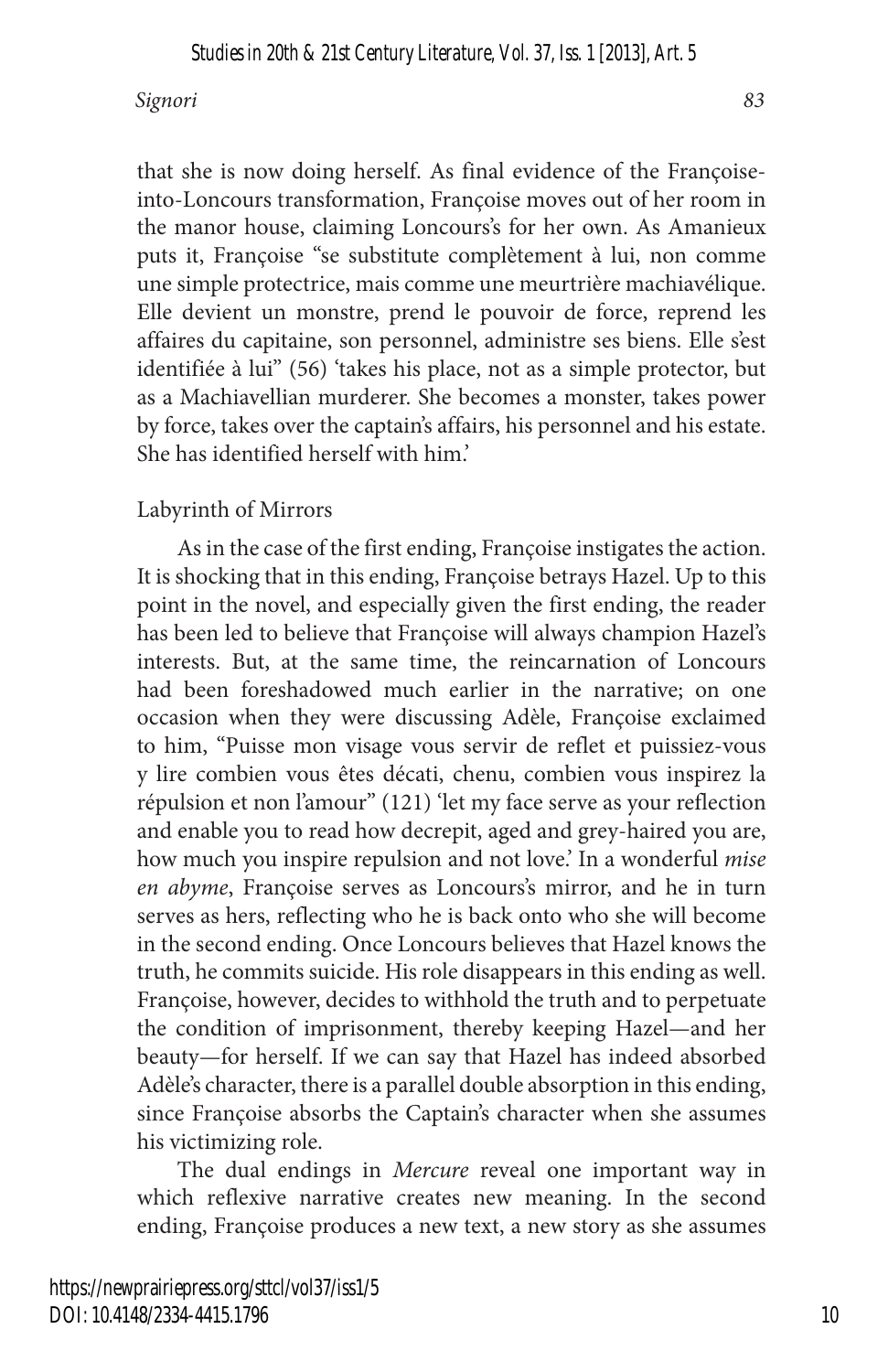the role of Loncours. Her character manifests what Hutcheon calls allegorized narcissism, when the semiotic equation of signifiersignified is metaphorically realized in the novel's story. As an overt form of narcissism, allegory "undermines the traditional coherence of the 'fiction' itself" (Hutcheon 28). Whereas multiple endings may "make readers aware of their roles as players and draw their attention to the fact that they have to make a choice in order to be able to go on playing" (Waugh 42), in *Mercure*, Françoise is the one who makes a choice in order to be able to usurp Loncours's position and go on playing. In an extended allegory, Françoise becomes the reader of the story that Loncours—as the allegorical author—had written up to the first ending. Loncours's first novel is Adèle, and his second unfinished novel is Hazel. Loncours, as author, fades away dies—when Françoise steps in to write a different ending. When Françoise allegorically assumes the role of author, she implicitly invites the reader to assume the same role, and hence to become a producer of the text.

In each ending, besides a relationship of imitation that establishes a degree of identity with Adèle's story, there is also a relationship of transformation that gives rise to a radical revision of her story. In both versions, the stage is initially set for a repetition of history: Hazel could come to the same end as Adèle—she too could ultimately try to swim away from the island or commit suicide. Nothomb, however, does not give simple repetition, but rather two variations two hypertexts that come out of the initial Adèle hypotext. This recalls Siegle's conception of the reflexive circuit, "something that turns back upon itself in the very process of its getting out again to where it was pointing before it started" (2). This hypertextuality is like the structure of a Baroque fugue: every new thing we see derives from something we have already seen in the embedded Adèle story, either repeating it or counterpointing it. Reflexivity is realized as intratextuality here when each ending is created out of the previous story. But as Gérard Genette suggests: "From variation to repetition, from repetition to variation—one and the same thing. We cannot vary without repeating nor repeat without varying" ("The Other of the Same" 103). In terms of characters and the story in each ending, it is the active intervention of Françoise, who is an outsider to the island and to the Loncours-Hazel relationship, which precipitates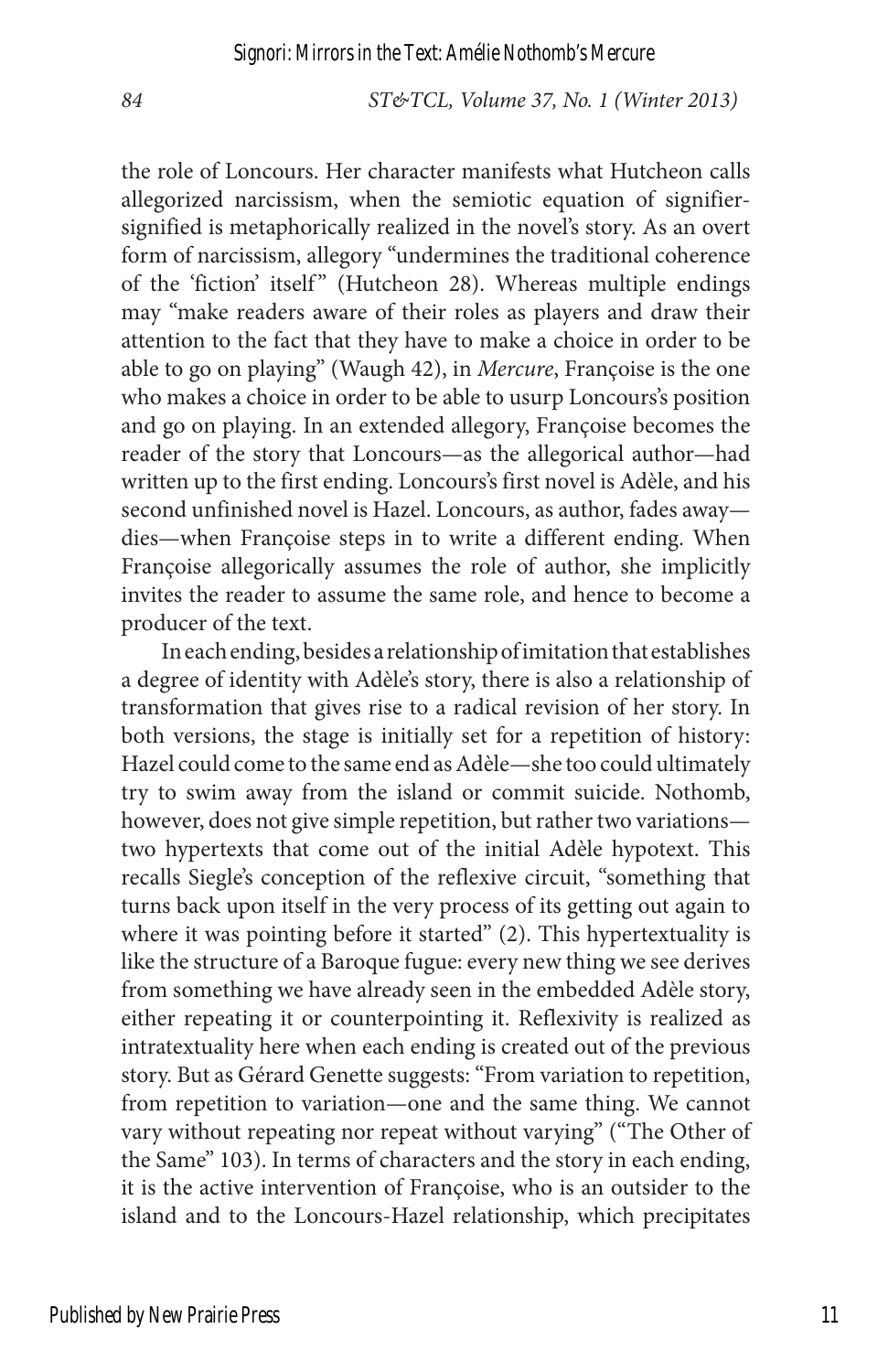all the changes to the underlying Adèle story. In an instance of linguistic rather than diegetic reflexivity, even the name of the port from which Françoise comes—*Nœud*, or 'knot'—insinuates the effect of this outsider's influence. The knots that she creates in the lives of Hazel and Loncours will only be undone in the dénouement of the endings.

Nothomb's self-conscious wink to narcissistic narrative reveals itself on the last page of the first ending: after Hazel spends hours looking at her own reflection in the mirror, finally Françoise calls her "Narcisse!" (169). In that first ending, Françoise had searched for a hidden mirror in Loncours's room. She looked for titles on the bookshelves of his vast library that make reference to a mirror, including, among others, Carroll's titles *Les Aventures d'Alice au pays des merveilles 'Alice's Adventures in Wonderland'* and *De l'Autre côté du miroir* '*Through the Looking Glass,'* but without success. Françoise was about to abandon her search when she remembered Loncours's favorite quote, the famous dictum from Stendhal's *Le Rouge et le noir*, "Un roman c'est un miroir que l'on promène le long du chemin" (*Mercure* 145) 'a novel it's a mirror being carried along a highway' (Adams 60). She then discovered, hidden behind Loncours's copy of *Le Rouge et le noir*, "une psyché si vaste et si haute qu'un cheval entier eût pu s'y mirer" (146) 'a cheval glass so vast and so high that an entire horse could have been able to see itself in it.' At this point we enter into a labyrinthine game of interrelated texts and reflecting images.

When we examine Loncours's favorite quote from Stendhal reflexively, however, we see that it is not just a plot device to help Françoise find the one true mirror in the text. The first time that quote appears in *Le Rouge et le noir*, it is as an epigraph that Stendhal attributes to seventeenth century historian, César Vichard de Saint-Réal, a writer he admired (Adams 60). Even more interesting, it may be a false epigraph: Robert Adams says that Saint-Réal "probably never made this statement about novels" (60) and Grahame Jones explains that Stendhalian epigraphs are often problematic: "Leur exactitude est fréquemment douteuse; leur source incertaine; leur but peu clair" (238) 'their accuracy is frequently uncertain; their source unknown; their goal unclear.' Critics suggest, however, that Stendhal was indeed influenced by Saint-Réal, and read him in his formative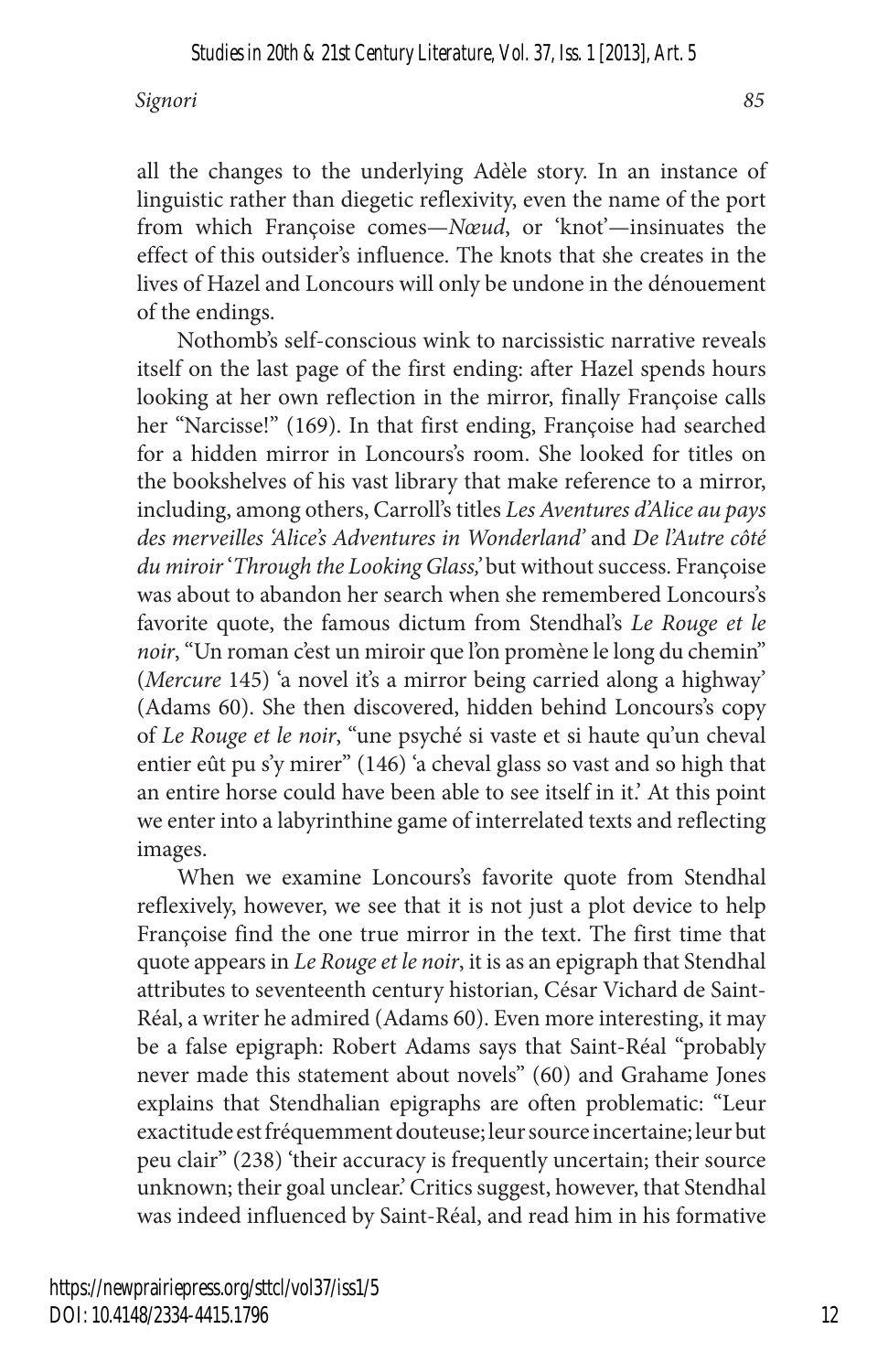years (Bassette 248).<sup>6</sup> Josué Montello titles his book on Saint-Réal *Un Maître oublié de Stendhal* (1970) 'One of Stendhal's Forgotten Masters,' and discovers in his writings numerous comparisons with the mirror (Mansau 36). For example, in *De l'usage de l'histoire*  (1671) 'The Purpose of History,' Saint-Réal suggests, "Il faut voir dans l'histoire, comme dans un miroir, les images et leurs fautes" 'It is necessary to see in history, as in a mirror, images and their faults' (qtd. in Mansau 36). If history serves as a mirror reflection of humanity for Saint-Réal, then the novel becomes one for Stendhal (Bassette 251). Thus when Stendhal inserts that idea from Saint-Réal into *Le Rouge et le noir*, he opens an intertextual dialogue on the nature of fictive writing. Later in *Le Rouge et le noir*, the quote appears yet again, incorporated into the story and pronounced by one of the characters, though in a slightly different form: "un roman est un miroir qui se promène sur une grande route.…"(Stendhal 361) 'a novel is a mirror moving along a highway….' (Adams 289). With this second appearance, what was first an intertext attributed to Saint-Réal becomes an intratext within *Le Rouge et le noir*. When Nothomb subsequently inserts the epigraph into *Mercure*, she is making an intertext in her novel of a passage that was already an intertext in Stendhal's novel. In so doing, she adds her voice to the Stendhal-Saint-Réal dialogue. If Saint-Réal is interested in reflecting images and their faults, and Stendhal in accurate depictions of reality, Nothomb is interested in revealing the faults and the distorted images of reality that are reflected in the medium of the novel.

The one mirror in the house that can accurately reflect a subject is accessible only through a novel, and the key to finding it resides in an epigraph that, arguably, turns out to be fictitious: the only reference to this Stendhal novel in *Mercure* is its epigraph that may be falsely attributed to Saint-Réal. (It is the "may be" that is especially intriguing, since within this context of doubt it is the reader who must choose and thereby create meaning.) This foreshadows what happens in the second ending where Françoise continues Loncours's lie, leaving Hazel in ignorance of her true beauty which remains concealed in a distorted reflection. But after all that we have seen in *Mercure*, where every possible reflection is distorted, what kind of true mirror reflection can ultimately be expected? Is the image of Françoise that we are left with in the first ending an accurate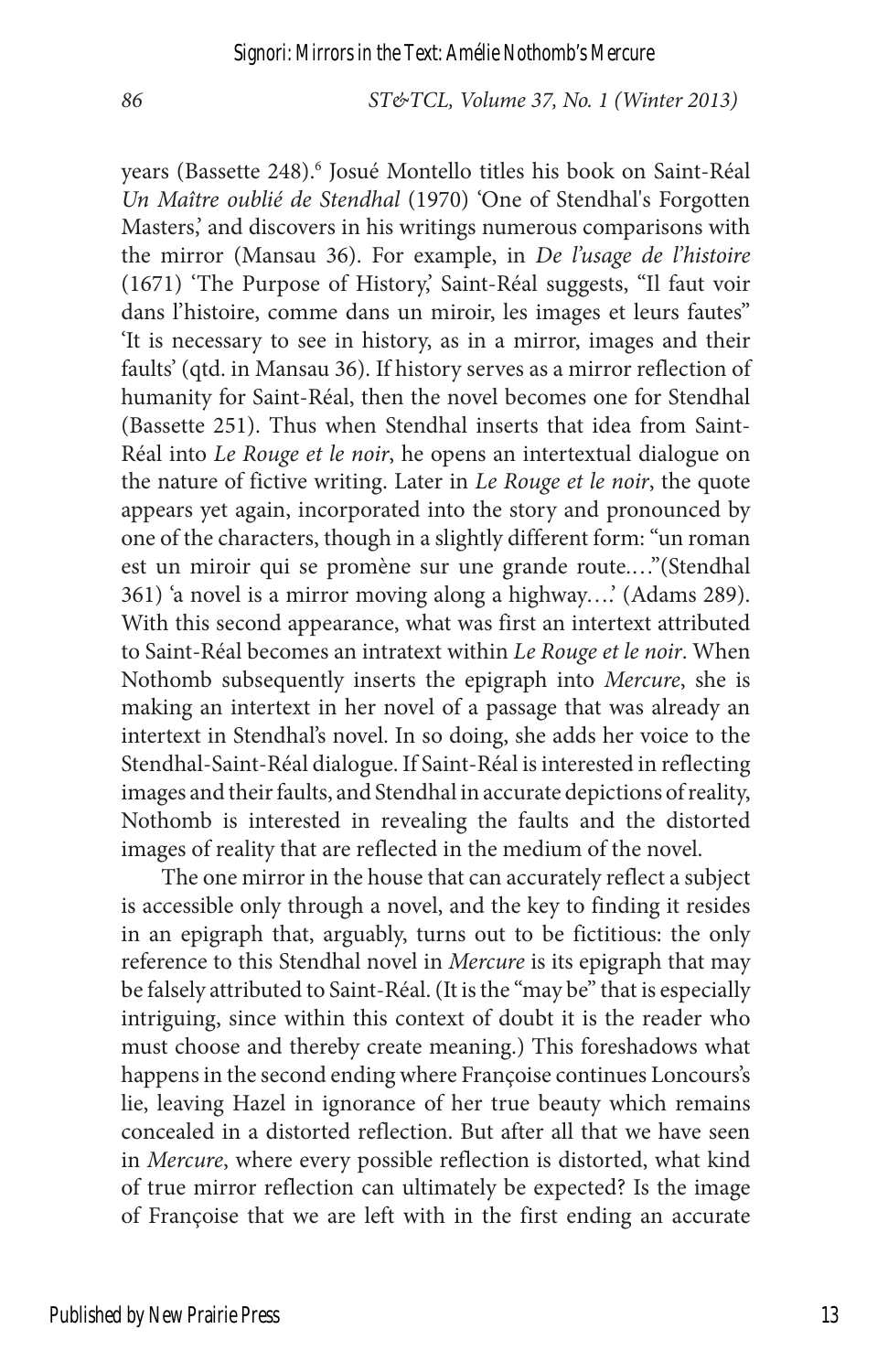reflection of her? Or is it just another distortion of reality, and the image of her in the second ending, when she replaces Loncours, the accurate reflection?

When we examine the quote's intertextual origins, we see that it can also be an invitation to reflect on the relationship between the novel and reality. For Stendhal, the novel was arguably a faithful reflection of exterior reality. Stendhal took the novel-as-mirror motif one step further in the "Deuxième préface réelle" of his unfinished work *Lucien Leuwen*, published posthumously in 1894, in which he wrote: "un roman doit être un miroir" 'a novel must be a mirror' (89). Explaining that Stendhal has a weakness for word play, Jones points out that even the name Saint-Réal lends itself to a play on words: "*real* serait la traduction anglaise de réel …" (241) '*real* would be the English translation of *réel* ….' The realism of Stendhal is seldom apparent in Nothomb's *Mercure*. Distorted mirrors, madeup histories, and a self-conscious narrative eliminate any illusion of reality. In addition to reflexively commenting on the novel in which she is a character, Hazel may even be making a pun on Réal/realistic, as Stendhal possibly did with Réal/*réel* when she says, "Il ne s'agit pas d'être réaliste mais littéraire" 'It is not about being realistic, but literary'(103).

In a self-conscious instance of narrative reflexivity, Nothomb unites the ideas of literariness and narcissism with an overt reference to herself as an author. She inserts a mildly distorted version of her own name, "lady Amelia Northumb," into the list of authors whose works form the "escalier anachronique" (134) that Françoise builds to escape her room. It is in one sense Nothomb's clear authorial stamp on her own creative work in the making. The reflexivity goes farther, however. Readers of Nothomb's other works will recognize that she habitually writes herself into her novels as a character, often on a larger scale than in *Mercure*, and always with an intertextual twist. I cite just three examples among many: In the 2002 novel *Robert des noms propres* '*The Book of Proper Names*' (2004), a character named Amélie Nothomb, who happens to be an author, engages in a dialogue with the novel's protagonist Plectrude, and asks her how after so much personal misfortune she has not become a murderess. Plectrude's response is to pick up a gun and shoot "Nothomb" dead. The scene is immediately recognizable as a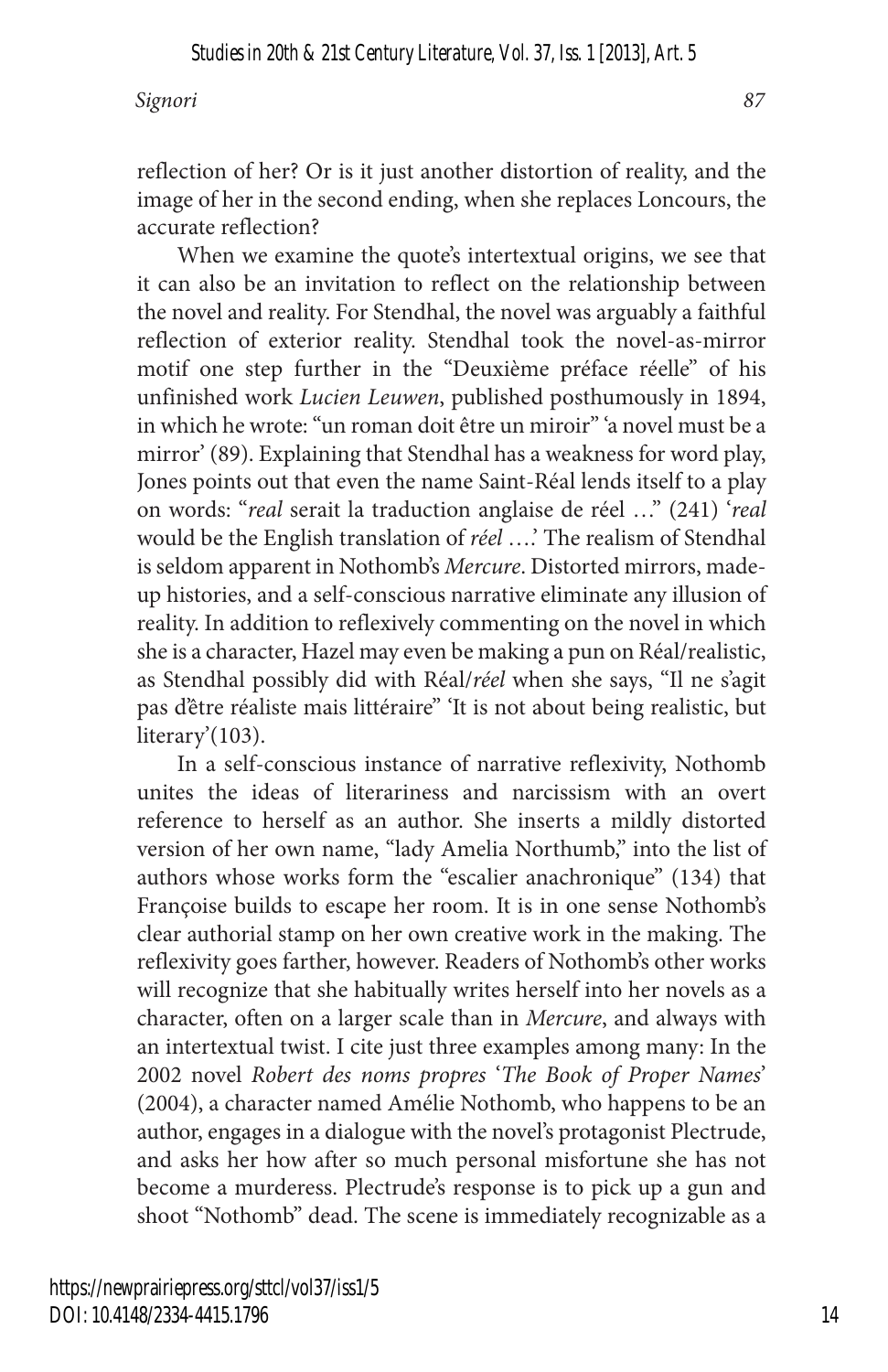covertly reflexive realization of Barthes's notion of the death of the Author. Several years later, in the 2009 novel *Le Voyage d'hiver*, the protagonist looks up his name, Zoïle, in *Robert des noms propres*, which plays on both the title of Nothomb's 2002 novel and the title of the encyclopedic *Le Petit Robert des noms propres*. On the first pages of *Tuer le père* 'Kill the Father,' the narrator Amélie Nothomb attends a magic club, ostensibly in disguise; one of the other people at the club recognizes not her, but the distinctive big hat she is wearing, and remarks "Habile, votre déguisement d'Amélie Nothomb, me dit quelqu'un…. Porter un grand chapeau dans un club de magie, ce n'était pas assurer son incognito" (9) 'Clever, your disguise as Amélie Nothomb, someone says to me…. Wearing a big hat to a magic club did not assure one's anonymity.'7 Compared to this variety of overtly reflexive references to herself as a writer, Nothomb's insertion of "Lady Amelia Northumb" into *Mercure* may at first seem gratuitous. But in the context of the novel's plot, the slightly different name maintains the theme of distorted mirror reflections. And intertextually, Nothomb situates herself in the company of other prominent authors such as Hippolyte Taine, Jonathan Swift, Charles Baudelaire, Gustave Flaubert, even Miguel de Cervantes.

The many and varied manifestations of mirroring in *Mercure* all comprise, in some way, realizations of narrative reflexivity. Some instances of mirroring, such as the references to literary texts and to people reading, realize forms of representational reflexivity, creating images of the world and laying bare the mechanics of how we know and represent the world. Other instances, such as the dual endings, the linguistic playfulness, and the reduplication of characters within and between texts, realize forms of constitutive reflexivity, forming new discourses and revealing the way we interpret the world and create our reality. When we read *Mercure* through the prism of reflexivity, we arrive at an alternative way to understand the novel. We take on the role of Barthes's reader and become not simply consumers of the text but creators of the text's meaning. Although we may not go to the extreme of killing the author, we do at least free the text from the interpretive limitations of authorial intention, and comprehend the invitation to co-produce new meaning by engaging in an interpretive dialogue with *Mercure*, Nothomb, and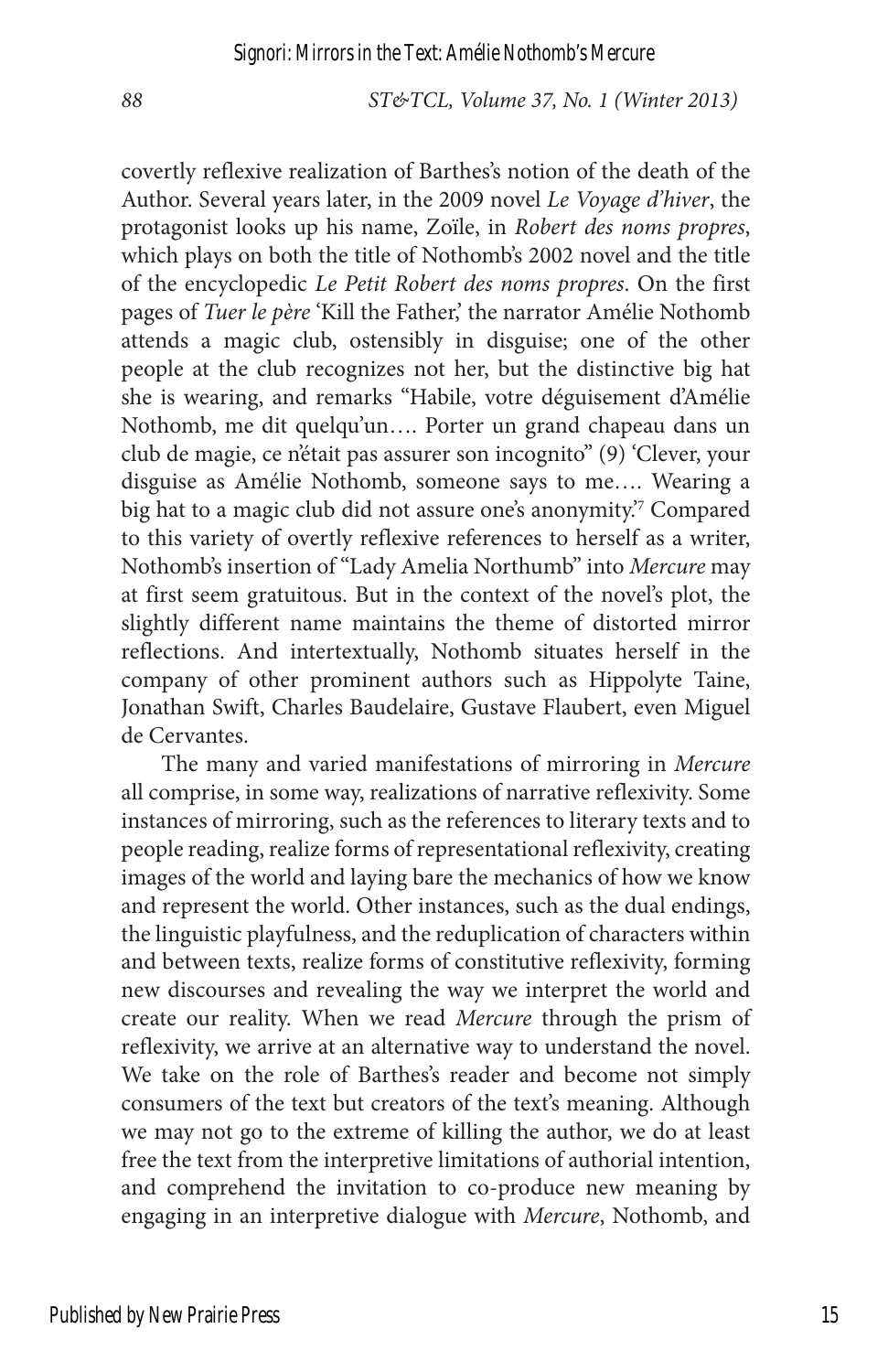all the texts and authors that are reflected in the novel. If we extend this invitation just a little farther, and recognize how the novel's characters' reality is linguistically and narratively constructed, we may begin to examine the way that our understanding of everyday reality is similarly constructed.

#### Notes

1 The concept of reflexivity, as described by Robert Siegle in *The Politics of Reflexivity*, includes and goes beyond what I would consider the narrower concepts of literary self-consciousness, narcissistic narrative, or metafiction (see, for example, Robert Alter´s *Partial Magic: The Novel as a Self-Conscious Genre*, Linda Hutcheon´s *Narcissistic Narrative: The Metafictional Paradox*, and Patricia Waugh´s *Metafiction: The Theory and Practice of Self-Conscious Fiction*).

2 In addition to the texts in *Mercure* that she lists, Bainbrigge names an intertext written by Nothomb herself, *Les Combustibles*, and mentions its characters' discussions about the books that they are going to burn. These discussions include an overtly diegetic questioning of the cultural processes by which fictional texts are classified as great or ordinary or deficient works of art. Ultimately, in *Les Combustibles*, books are ranked in a sliding relationship between their literary value and how much warmth they will produce when burned. In a parallel situation in *Mercure*, the books used to build the "escalier anachronique" (134) 'anachronistic staircase' are chosen for their relative size and for how well they stack, and questions of their literary merit do not even come up.

3 Gérard Genette calls a hypertext "tout texte dérivé d'un texte antérieur par transformation simple … ou par transformation indirect …" 'any text derived from a previous text by simple transformation … or by indirect transformation…' (*Palimpsestes* 14). The hypertext rewrites and thus transforms an underlying and preexisting original text that Genette calls the hypotext. In *Mercure*, the hypotext ultimately shows itself to be an immensely rich intratext: it is the erasure, it is Sharrock's "hole" re-written and transformed into a new hypertext.

4 All translations are mine unless otherwise noted.

5 In her analysis, Bainbrigge builds an intertextual bridge between *Mercure* and the English novel *Jane Eyre*, in which Adèle Langlais has a counterpart, a young French orphan also named Adèle. Bainbrigge develops this connection, and suggests that it is in *Mercure* that Brontë's Adèle is given the voice that she never had in *Jane Eyre*.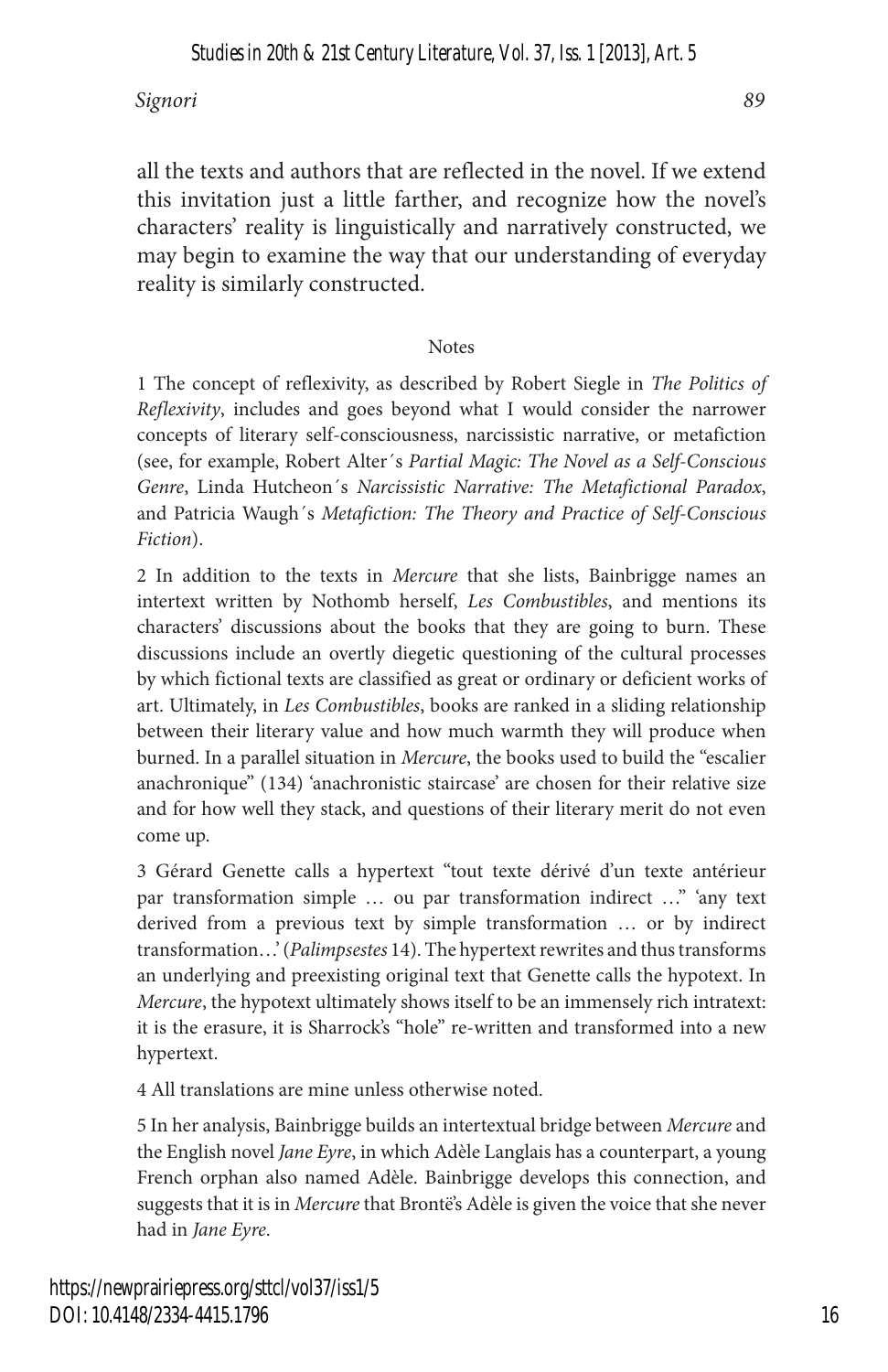6 For a more detailed analysis of the relationship between Stendhal and Saint-Réal, see Victor del Litto, *La vie intellectuelle de Stendhal*; Louis Bassette, "Sur une épigraphe du *Rouge et le noir*: *Stendhal et Saint-Réal*"; Josué Montello, *Un maître oublié de Stendhal*; and Grahame Jones, "Réel, Saint-Réal: une épigraphe du *Rouge* et le réalisme Stendhalien."

7 Amélie Nothomb the author is known for wearing a big conspicuous hat when she appears in public.

#### Works Cited

- Adams, Robert, trans. and ed. *Red and Black*. By Stendhal. New York: Norton, 1969. Print.
- Alter, Robert. *Partial Magic: The Novel as a Self-Conscious Genre*. Berkeley: U of California P, 1975. Print.
- Amanieux, Laureline. "Amélie Nothomb: Des romans à double fond." *La Revue Générale* 6 (2002): 55-60. Print.
- Bainbrigge, Susan. "'Monter l'escalier anachronique': Intertextuality in *Mercure*." *Amélie Nothomb: Authorship, Identity and Narrative Practice.* Ed. Susan Bainbrigge and Jeanette den Toonder. New York: Lang, 2003. 114-26. Print.
- Barthes, Roland. *S/Z.* Trans. Richard Miller. New York: Hill and Wang, 1974. Trans. of *S/Z.* Paris: Seuil, 1970. Print.
- Bassette, Louis. "Sur une épigraphe du *Rouge et le noir*: Stendhal et Saint-Réal." *Stendhal-Club: Revue Internationale d'Etudes Stendhaliennes.* 9 (1967): 241-53. Print.
- Dällenbach, Lucien. *The Mirror in the Text*. Trans. Jeremy Whitely and Emma Hughes. Chicago: U of Chicago P, 1989. Trans. of *Le récit spéculaire: Essai sur la mise en abyme.* Paris: Seuil, 1977. Print.
- Dewez, Nausicca. "*Mercure* d'Amélie Nothomb au miroir des livres." *Versants: Revue Suisse des Littératures Romanes* 53-54 (2007): 291-308. Print.
- Genette, Gérard. *Palimpsestes: la littérature au second degré*. Paris: Seuil, 1982. Print.
- —. "The Other of the Same." *Essays in Aesthetics*. Trans. Dorrit Cohn. Lincoln: U of Nebraska P, 2005. 102-07. Print.
- Hardie, Philip. Rev. of *Intratextuality. Greek and Roman Textual Relations.* Ed. Alison Sharrock and Helen Morales. *Greece & Rome*, Second Series, 48.2 (Oct. 2001): 225-26. Print.